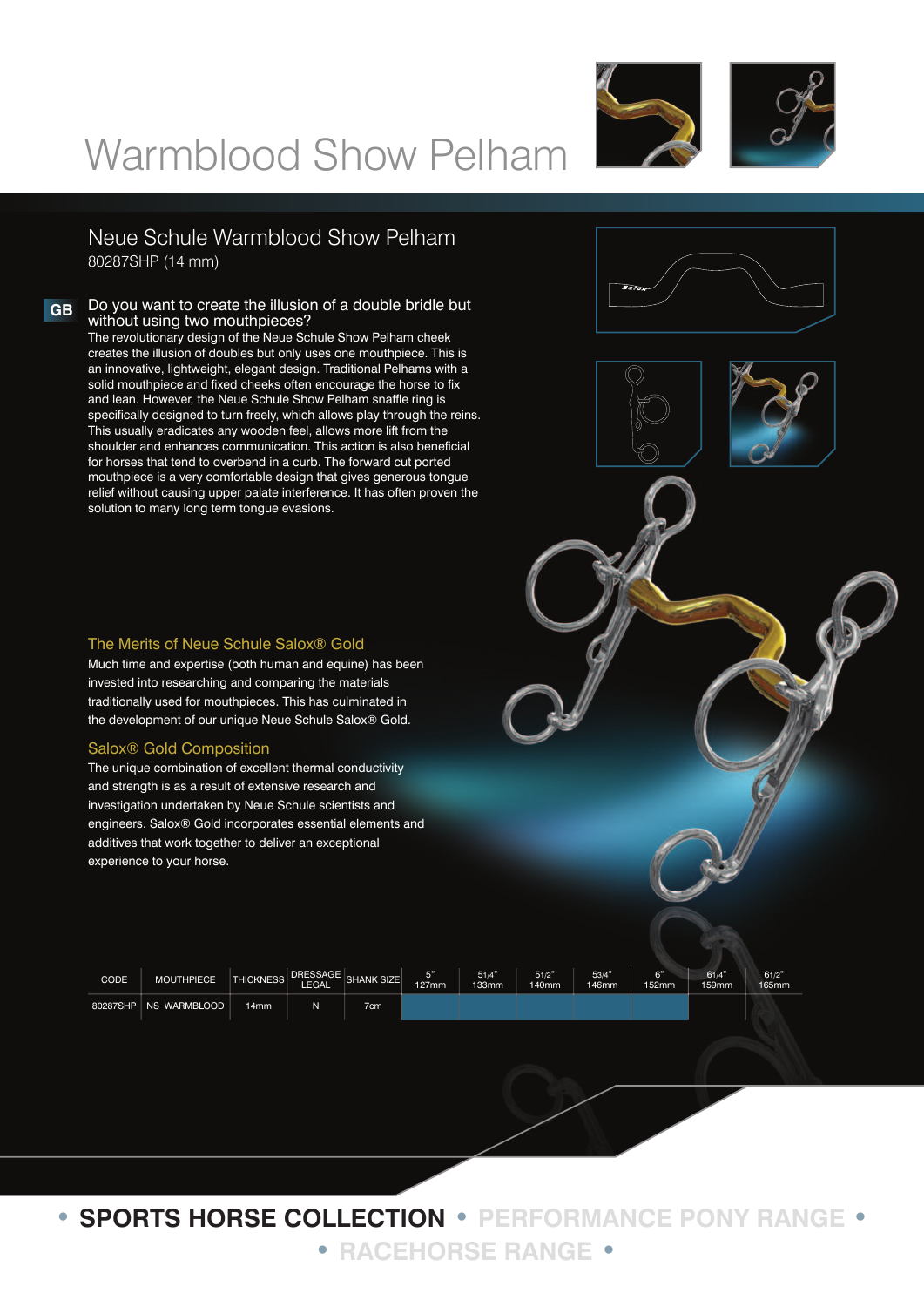



Neue Schule Warmblood Show Pelham 80287SHP (14 mm)

#### **D** Wollen Sie den Effekt doppelter Zügel, ohne tatsächlich zwei Mundstücke verwenden zu müssen?

Das revolutionäre Design der Anzüge des Neue Schule Show Pelham erzeugt den Effekt von Doppelzügeln, verwendet aber nur ein Mundstück. Da beim Neue Schule Show Pelham der Trensenring frei beweglich ist, wird weniger Druck auf das Genick ausgeübt und die Maulaktivität erhalten, ohne dass das Pferd dabei hinter den Zügel gerät, wie es beim herkömmlichen Pelham häufig geschieht. Der nach vorne geschwungene Bogen der Gebissstange ist so geschickt konstruiert, dass er großzügigen Platz für die Zunge bietet, ohne an den Gaumen zu stoßen. Dieses Modell hat sich schon häufig als die Lösung für langjährige Zungenprobleme erwiesen!



Viel Zeit und Sachkenntnis (sowohl von Menschen als auch von Pferden) haben wir in die Materialforschung investiert um die traditionell zur Herstellung von Gebissen verwen deten Werkstoffe zu untersuchen und zu vergleichen. Dies führte schließlich zur Entwicklung von Neue Schule Salox® Gold.

#### Die Mischung macht's

Die einzigartige Kombination von überragender thermischer Leitfähigkeit ist das Resultat aufwändiger Forschungarbeiten durch die Wissenschaftler und Techniker von Neue Schule. Die in Salox® Gold enthaltenen Grundbestandteile und Zusätze sind perfekt aufeinander abgestimmt, um Ihrem Pferd ein außergewöhnliches Gefühl zu vermitteln.

| CODE     | <b>MOUTHPIECE</b> | <b>THICKNESS</b> | <b>LEGAL</b> | DRESSAGE SHANK SIZE | 127mm | 51/4'<br>133mm | 51/2"<br>140mm | 53/4'<br>146mm | $\sim$<br>$-52$ mm | 61/4"<br>159mm | 61/2"<br>165mm |
|----------|-------------------|------------------|--------------|---------------------|-------|----------------|----------------|----------------|--------------------|----------------|----------------|
| 80287SHP | NS WARMBLOOD      | 14 <sub>mm</sub> |              | 7cm.                |       |                |                |                |                    |                |                |

**• SPORTS HORSE COLLECTION • PERFORMANCE PONY RANGE • • RACEHORSE RANGE •**